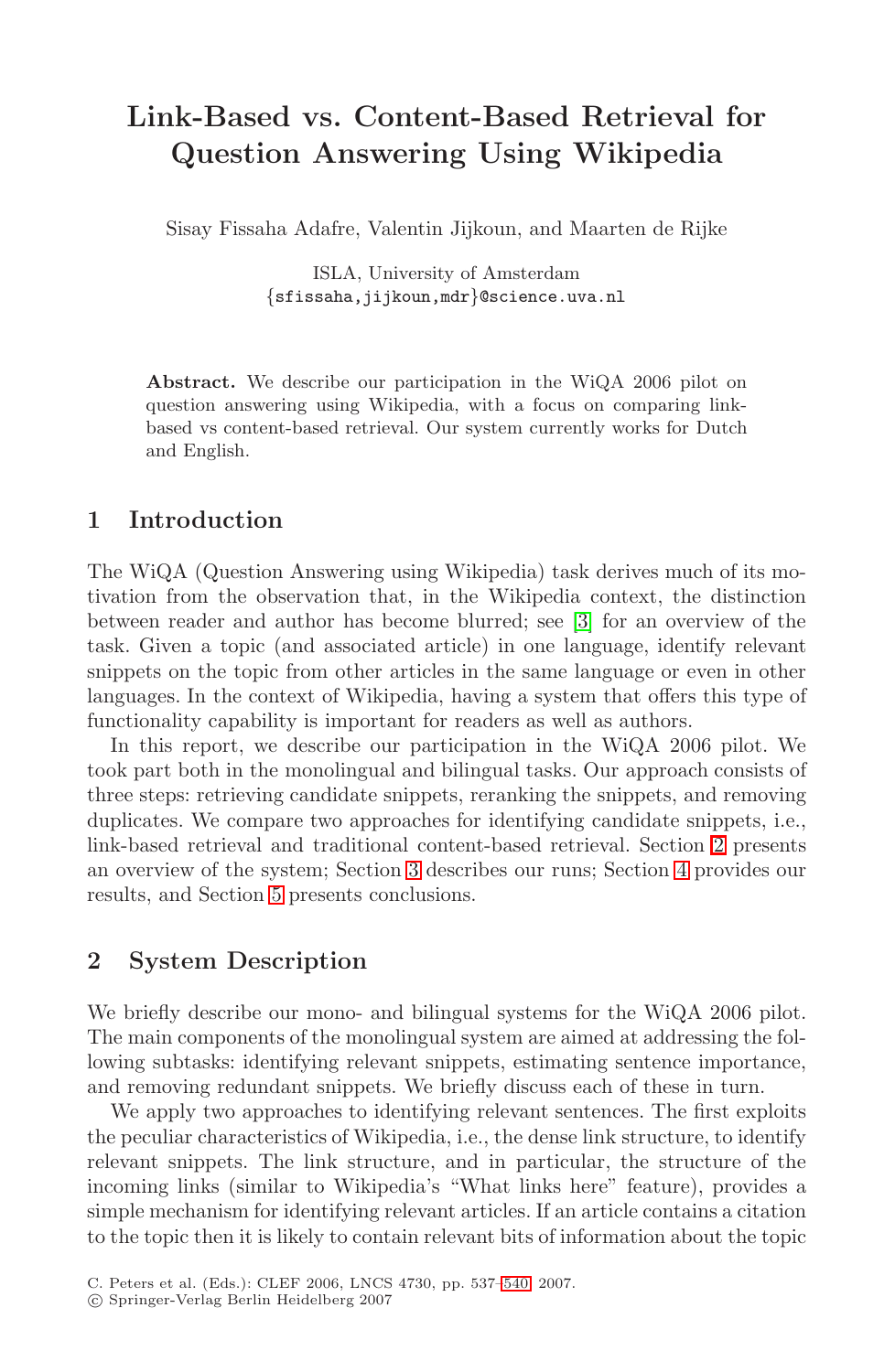#### 538 S. Fissa[ha](#page-3-3) Adafre, V. Jijkoun, and M. de Rijke

since the hyperlinks in Wikipedia are part of the content of the article. Since hyperlinks are created manually by humans, this approach tends to produce little noise. However, not all mentions of a topic may be hyperlinked which may cause some recall problems. Furthermore, coreferences may also need to be resolved in order to improve recall. Our second approach to identifying relevant sentences is based on an out-of-the-box Lucene [4] index of Wikipedia articles. From retrieved articles, we extract sentences that mention (sufficiently large parts of) the topic for which we are attempting to locate relevant information. We expect the latter content-based approach to be more recall-oriented than the link-based approach, potentially picking up more noise in the process.

For estimating sentence im[por](#page-3-4)tance, we combine several types of evidence: retrieval score, position in the article, and a graph-based ranking score. We normalize the retrieval scores (obtained in the first step) to values between 0 and 1 by dividing each retrieval score with the maximum value. Furthermore, the earlier a sentence appears in an ar[tic](#page-3-5)le, the more important we assume it to be. Sentence positions are converted into values between 0 and 1 in which the sentence at position 1 receives the maximum graph-based score (explained below), and subsequent sentences receive a score which is a fraction of the maximum graph-based score using the formula proposed in [5]. Finally, graph-based scoring allows us to rank sentences by taking into account the more global context of sentences, which consists of a representative sample of articles that belong to the same categories as the topic. The resulting corpus serves as our importance model by which we assign each sentence a score; see [2].

For the final filtering step, we compare each candidate sentence with the sentences in the main article, and sentences that appear before it in the list of sentences ranked by importance score. We used simple word overlap for measuring sentence similarity. We keep the maximum similarity score and subtract it from the sentence score. We sort the list again in decreasing order of the resulting scores, and return the top 10 sentences as output.

<span id="page-1-0"></span>As to our approach to the multilingual (Dutch-English) task, given a topic in one language, we need to find important snippets in other Wikipedia articles of the same language or other langua[ges](#page-3-6). The main challenge is to ensure relevance and novelty across languages. To measure similarity among snippets from different languages we used a bilingual dictionary generated from Wikipedia itself (from the titles of corresponding articles in the two languages) and applied the method to Dutch and English articles. Briefly, given a topic in one language, we identify important snippets in the language of the topic translate the topic into other languages (using the bilingual dictionary), identify important snippets in the translated topics, and filter the resulting multilingual list for redundant information, again using the bilingual dictionary; see [1].

### **3 Runs**

We submitted a total of seven runs: six monolingual runs for Dutch and English (three runs per language), and one is a Dutch-English bilingual run. All the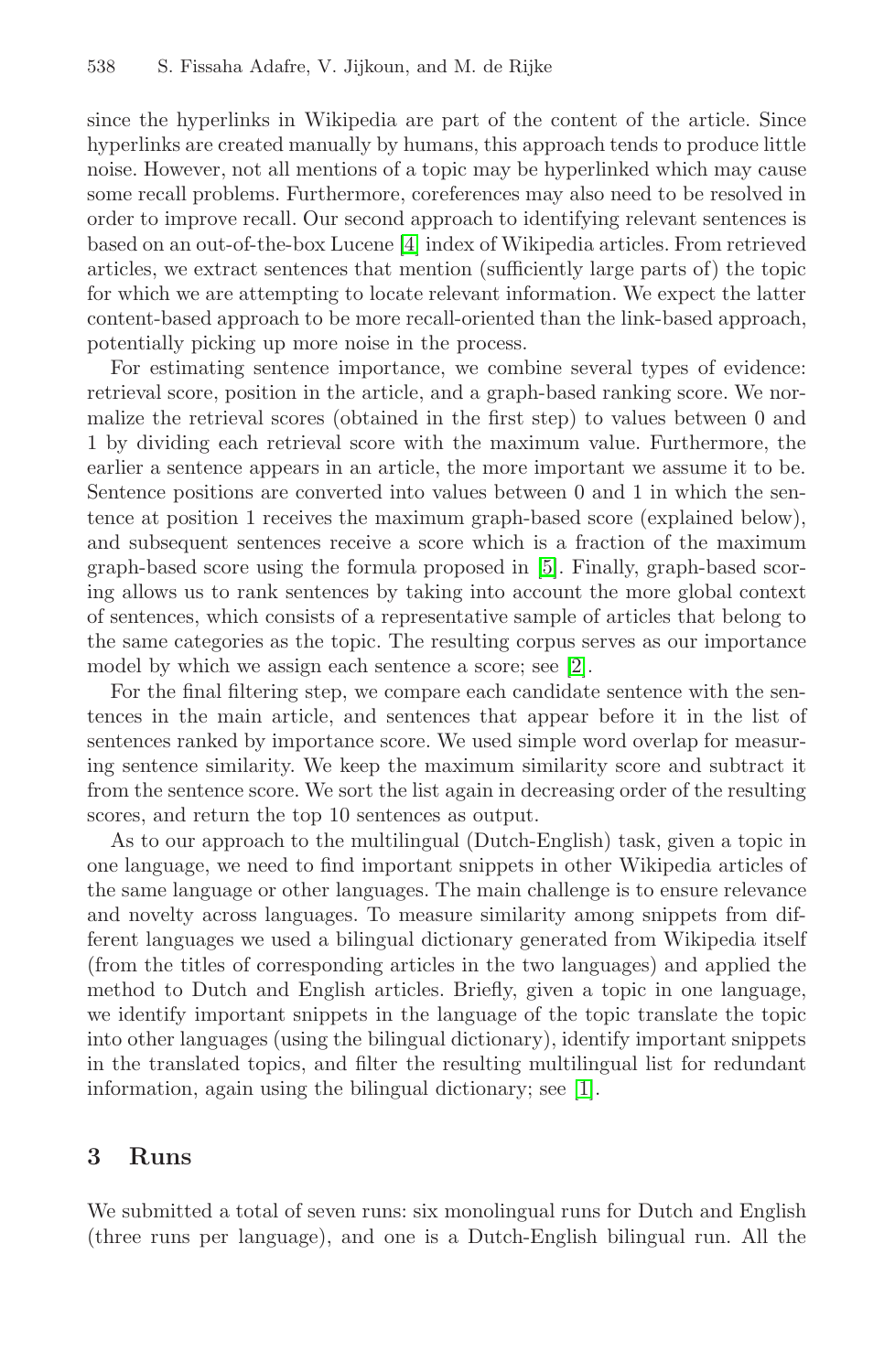<span id="page-2-0"></span>monolingual runs use the approach outlined in Section 2. Except for the use of stopword lists, the method is completely generic and can be ported to any language with relative ease. The runs differ in the methods adopted for acquiring the initial set of relevant sentences: link-based  $(Link)$ , content-based  $(Ret)$ , or a combination of the two (LinkRet).

For the bilingual run we consider Dutch and English articles. The source topics can be in any of these languages. As mentioned in the previous section, we build on top of our monolingual approach. We used the output of the third monolingual run as an input for the bilingual filtering.

#### **4 Results**

We present the results of our seven runs. The results are assessed based on the following attributes: "supported," "importance," "novelty," and "non-repetition." The summary statistics that we report are  $Avg.$  Yield (the total number of supported, important, novel, non-repeated snippets in the top 10, per topic, averaged over all topics); MRR (mean reciprocal rank of the first supported, important, novel, non-repeated snippet in the top 10; p@10 (the fraction of supported, important, novel, non-repeated snippets in the top 10 snippets, per topic, averaged over all topics). See the overview paper for the WiQA pilot task for further details [3]. Table 1 shows the results of the seven runs.

The scores for the Link based monolingual runs are the best, suggesting that link-based retrieval provides a more accurate initial set of relevant sentences on which the performance of the whole system largely depends. The contentbased approach seems to introduce more noise as shown by the scores of the Ret and LinkRet based monolingual runs for both languages. Contrary to our expectation, the combination of the two methods performed worse for English.

In order to see whether our approaches return similar sets of snippets, we compared the result sets, i.e. sets of supported, important, novel and non-repeated snippets returned by the methods. While Link returned 353 *important* snippets and Ret returned 325 snippets in top 20, the joint pool of the two methods contains 484 important snippets. This indicates that there is a potential room for improvement in combining the link-based and retrieval-based methods for importance estimation. Unfortunately, our combination method used in the run LinkRet did not perform well. In future work we will focus on other ways to effectivly combine different sources of evidence for this task.

**Table 1.** Results for the English and Dutch monolingual tasks and the Dutch-English bilingual task

|         | English |             |       | $\rm{Dutch}$                                                      |      | English-Dutch   |  |
|---------|---------|-------------|-------|-------------------------------------------------------------------|------|-----------------|--|
|         |         |             |       | Avg. Yield MRR $p@10$ Avg. Yield MRR $p@10$ Avg. Yield MRR $p@10$ |      |                 |  |
| Ret     | 2.938   | 0.523 0.329 | 3.200 | 0.459 0.427                                                       |      |                 |  |
| Link    | 3.385   | 0.579 0.358 | 3.800 | 0.532 0.501                                                       |      |                 |  |
| LinkRet | 2.892   | 0.516 0.330 | 3.500 | 0.532 0.494                                                       | 5.03 | $0.518$ $0.535$ |  |